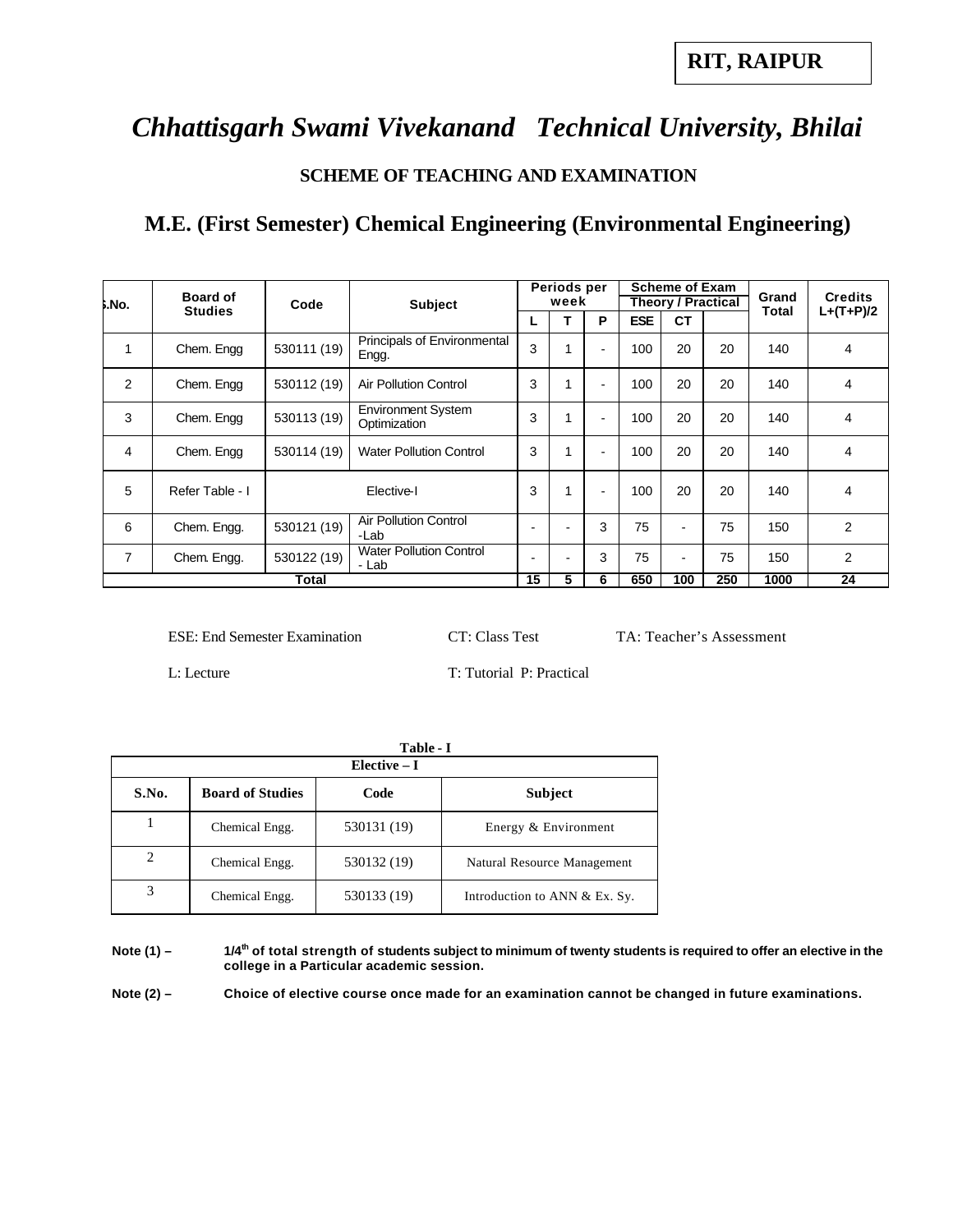#### **SCHEME OF TEACHING AND EXAMINATION**

### **M.E. (Second Semester) Chemical Engineering (Environmental Engineering)**

| s.No.          | <b>Board of</b>  | Code        | <b>Subject</b>                                            |    | Periods per<br>week |                |            |                | <b>Scheme of Exam</b><br><b>Theory / Practical</b> |       |                |  |  | Grand | <b>Credits</b> |  |
|----------------|------------------|-------------|-----------------------------------------------------------|----|---------------------|----------------|------------|----------------|----------------------------------------------------|-------|----------------|--|--|-------|----------------|--|
|                | <b>Studies</b>   |             |                                                           |    |                     | P              | <b>ESE</b> | <b>CT</b>      |                                                    | Total | $L+(T+P)/2$    |  |  |       |                |  |
| $\mathbf{1}$   | Chem. Engg       | 530211 (19) | <b>Environment System</b><br>Modeling                     | 3  | 1                   |                | 100        | 20             | 20                                                 | 140   | 4              |  |  |       |                |  |
| 2              | Chem. Engg       | 530212 (19) | Natural & Industrial<br>Disaster Management               | 3  | 1                   |                | 100        | 20             | 20                                                 | 140   | 4              |  |  |       |                |  |
| 3              | Chem. Engg       | 530213 (19) | Environmental Policy &<br>Legislation                     | 3  | 1                   | $\blacksquare$ | 100        | 20             | 20                                                 | 140   | 4              |  |  |       |                |  |
| 4              | Chem. Engg       | 530214 (19) | Environmental<br>Measurement & Impact<br>Assessment       | 3  | 1                   |                | 100        | 20             | 20                                                 | 140   | 4              |  |  |       |                |  |
| 5              | Refer Table - II | Elective-II |                                                           | 3  | 1                   |                | 100        | 20             | 20                                                 | 140   | 4              |  |  |       |                |  |
| 6              | Chem. Engg.      | 530221 (19) | Natural & Industrial<br>Disaster Management -<br>Lab      |    | -                   | 3              | 75         | $\blacksquare$ | 75                                                 | 150   | $\overline{2}$ |  |  |       |                |  |
| $\overline{7}$ | Chem. Engg.      | 530222 (19) | Environmental<br>Measurement & Impact<br>Assessment - Lab |    |                     | 3              | 75         | $\blacksquare$ | 75                                                 | 150   | $\mathfrak{p}$ |  |  |       |                |  |
|                | Total            |             |                                                           | 15 | 5                   | 6              | 650        | 100            | 250                                                | 1000  | 24             |  |  |       |                |  |

ESE: End Semester Examination CT: Class Test TA: Teacher's Assessment

L: Lecture T: Tutorial P: Practical

 **Table - II**

|       | Elective - II                     |             |                                                      |  |  |  |  |  |  |  |  |  |
|-------|-----------------------------------|-------------|------------------------------------------------------|--|--|--|--|--|--|--|--|--|
| S.No. | <b>Board of</b><br><b>Studies</b> | Code        | <b>Subject</b>                                       |  |  |  |  |  |  |  |  |  |
|       | Chemical Engg.                    | 530231 (19) | Advanced Water Supply Engg.                          |  |  |  |  |  |  |  |  |  |
| 2     | Chemical Engg.                    | 530232 (19) | Membrane Separation Technology                       |  |  |  |  |  |  |  |  |  |
| 3     | Chemical Engg.                    | 530233 (19) | Environment Statistics & Data Base Management System |  |  |  |  |  |  |  |  |  |

**Note (1) – 1/4th of total strength of students subject to minimum of twenty students is required to offer an elective in the college in a Particular academic session.**

**Note (2) – Choice of elective course once made for an examination cannot be changed in future examinations.**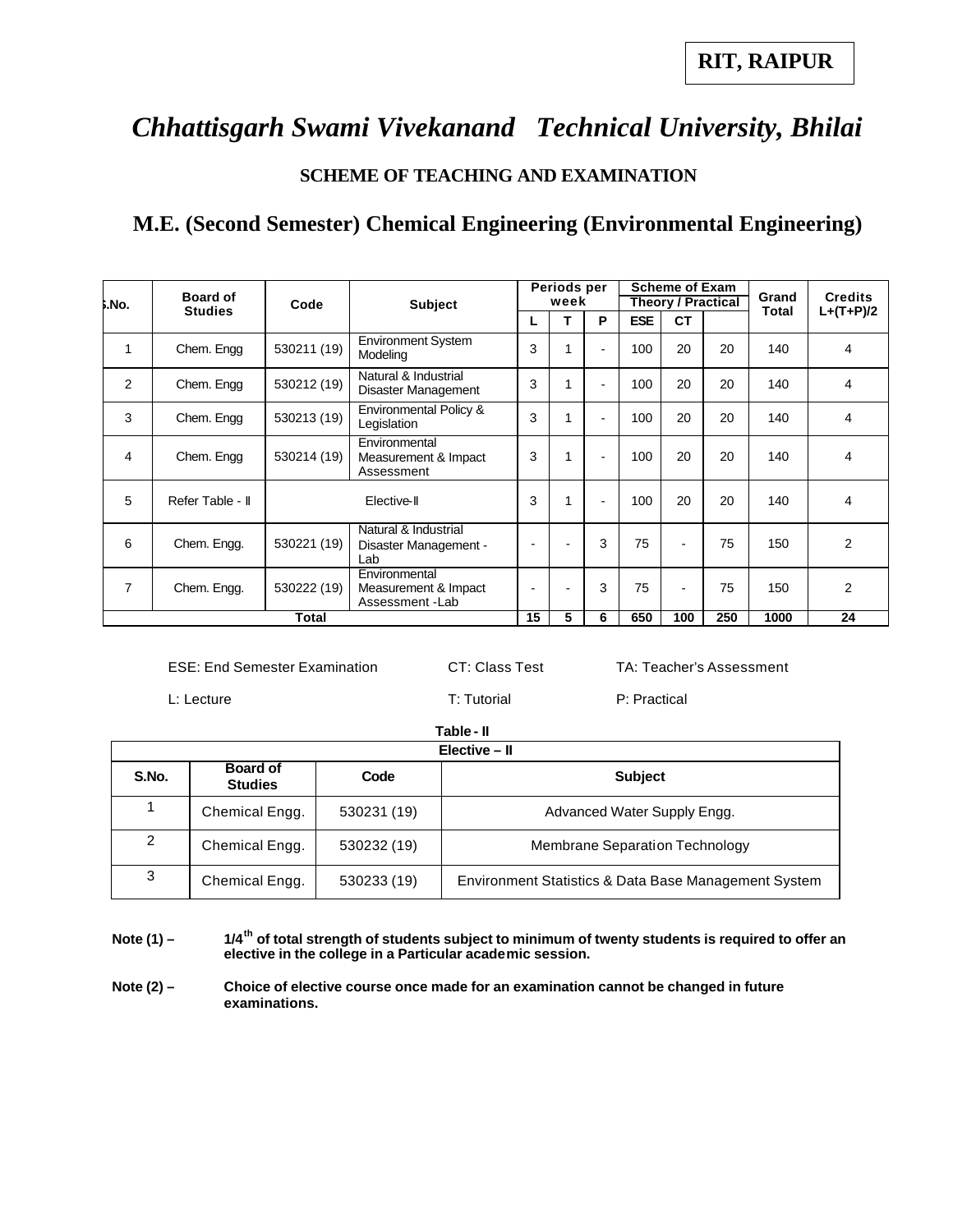#### **SCHEME OF TEACHING AND EXAMINATION**

### **M.E. (Third Semester) Chemical Engineering (Environmental Engineering)**

|                |                         |                |                                     |                          | Periods per<br>week      |                          | <b>Scheme of Exam</b><br><b>Theory / Practical</b> |                          |     | Grand        | <b>Credits</b>               |
|----------------|-------------------------|----------------|-------------------------------------|--------------------------|--------------------------|--------------------------|----------------------------------------------------|--------------------------|-----|--------------|------------------------------|
| No.            | <b>Board of Studies</b> | Code           | <b>Subject</b>                      | L                        | T                        | $\mathbf{P}$             | <b>ESE</b>                                         | CT                       |     | <b>Total</b> | $L+(T+P)/2$<br>4<br>15<br>24 |
| 1              | Chemical Engg.          | 530311(19)     | Nanotechnology                      | 3                        |                          | $\overline{\phantom{0}}$ | 100                                                | 20                       | 20  | 140          |                              |
| 2              | Refer Table -III        | Elective - III |                                     | 3                        |                          | ۰                        | 100                                                | 20                       | 20  | 140          |                              |
| $\overline{3}$ | Chemical Engg.          | 530321(19)     | Preliminary Work On<br>Dissertation | $\overline{\phantom{a}}$ | $\overline{\phantom{0}}$ | 30                       | 100                                                | $\blacksquare$           | 100 | 200          |                              |
| $\overline{4}$ | Chemical Engg.          | 530322(19)     | Seminar based on<br>Dissertation    | $\overline{\phantom{a}}$ | $\overline{\phantom{0}}$ | $\overline{2}$           | ۰                                                  | $\overline{\phantom{a}}$ | 20  | 20           |                              |
| <b>Total</b>   |                         |                |                                     | 6                        | $\mathbf 2$              | 32                       | 320                                                | 40                       | 140 | 500          |                              |

ESE: End Semester Examination CT: Class Test TA: Teacher's Assessment L: Lecture T: Tutorial P: Practical

|       | $Table - III$                                     |             |                                 |  |  |  |  |  |  |  |  |
|-------|---------------------------------------------------|-------------|---------------------------------|--|--|--|--|--|--|--|--|
|       | $Elective - III$                                  |             |                                 |  |  |  |  |  |  |  |  |
| S.No. | <b>Board of Studies</b><br>Code<br><b>Subject</b> |             |                                 |  |  |  |  |  |  |  |  |
|       | Chemical Engg.                                    | 530331 (19) | Non Conventional Energy Sources |  |  |  |  |  |  |  |  |
| 2     | Chemical Engg.                                    | 530332 (19) | Down Stream Processing          |  |  |  |  |  |  |  |  |
| 3     | Chemical Engg.                                    | 530333 (19) | Environmental Biotechnology     |  |  |  |  |  |  |  |  |

- **Note (1) – 1/4th of total strength of students subject to minimum of twenty students is required to offer an elective in the college in a Particular academic session.**
- **Note (2) Choice of elective course once made for an examination cannot be changed in future examinations.**